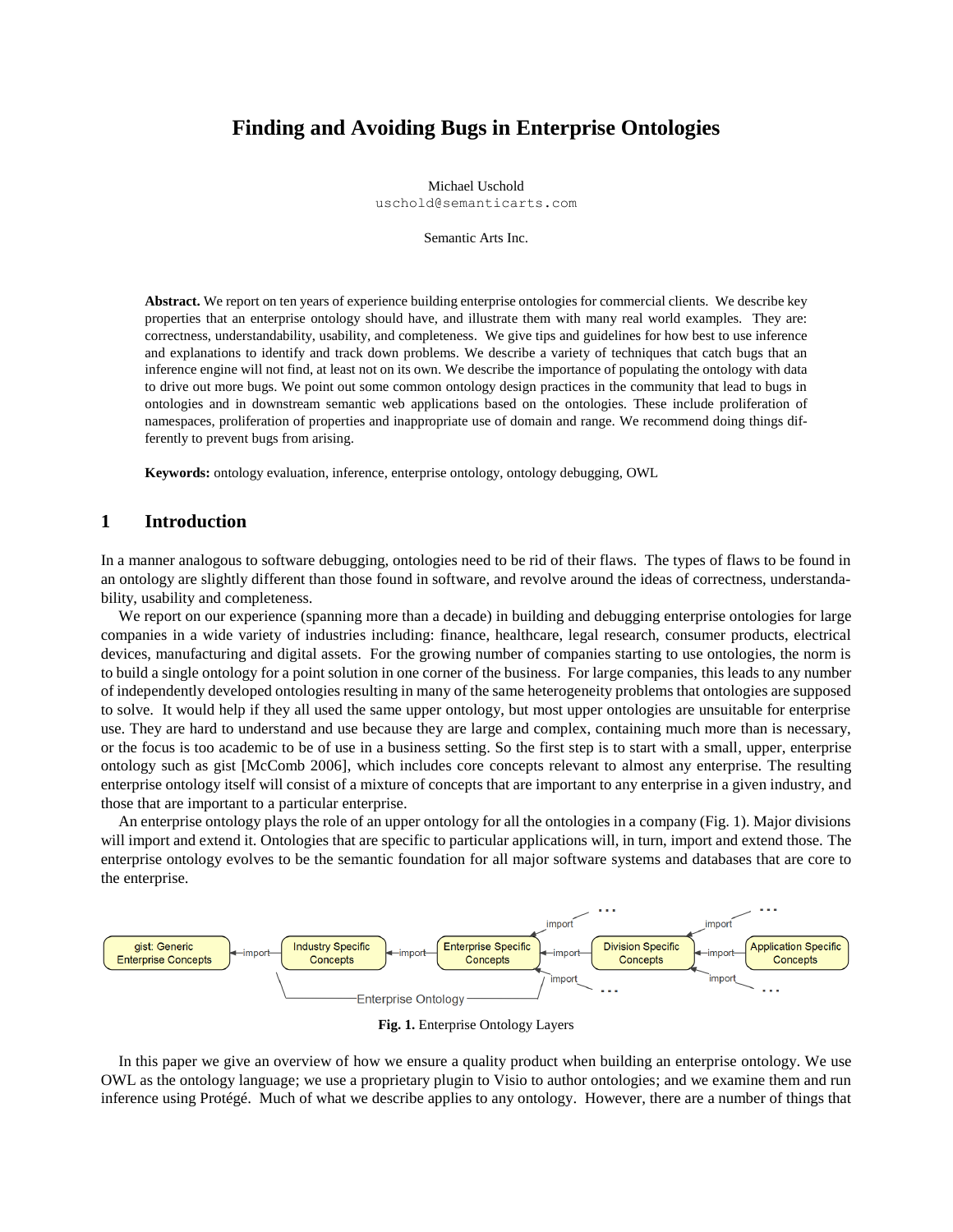are less important for an enterprise ontology, other things are more important. For example, in all our commercial work, we have found that getting things done quickly and effectively trumps academic nicety.

We proceed by introducing the major ways that an ontology can be regarded as imperfect. These revolve around the ideas of *correctness*, *understandability*, *usability*, and *completeness*. We give tips for debugging errors, and explain what can be done to avoid bugs in the first place. We describe the importance of test data. We close with a discussion of related work indicating what things are more important for an enterprise ontology, as compared to any ontology in general. All the examples in this paper draw from enterprise ontologies with commercial clients.

## **2 Factors for improving the quality and usability of an ontology**

Our focus will be broader than bugs, per se, encompassing anything that can be done to improve the quality and usefulness of an ontology. To be useful, an enterprise ontology should be not only correct (i.e. error-free) but also easy to understand. A major factor contributing to understandability is avoiding bad practices. Finally, the ontology needs to be sufficiently complete in scope to meet its intended requirements. An ontology that is hard to use will result in errors and bugs in downstream applications that depend on the ontology. We will consider these factors, roughly in order of importance.

### **2.1 Correctness**

Does the ontology have any mistakes? When compiling software, it is common to distinguish an ERROR from a WARNING. The former means something is clearly wrong and must be fixed. The latter typically corresponds a known bad practice, or unintentional mistake. But there are countless other problems with software that may arise separately from those found by the compiler. The situation is similar for ensuring high-quality ontologies. First we consider errors. Running an inference engine over an ontology will identify logical inconsistencies that must be fixed.

### **Using inference to catch bugs.**

Below are two things useful to know when developing an ontology:

- 1. how to track down bugs that inference helps to catch;
- 2. how to build your ontology in a way that allows inference to catch even more bugs.

The first check is to run inference. There are two types of problems this can detect the ontology can be logically inconsistent or there may be unsatisfiable classes (i.e. that cannot possibly have any members). In both cases, Protégé provides an explanation facility to give insights into what went wrong.

### *Inconsistent Ontology*

An inconsistent ontology means that there is a logical inconsistency somewhere – one or more statements are proven to be both true and false. In Protégé, a window will pop up and you can click on a question mark to get an explanation. Fig. 2 shows an explanation for why a healthcare ontology is inconsistent. There is an individual called AdmitPatient and that is an instance of both HospitalPrivilege and PhysicianTask. While individually, both seem to make perfect sense, it turns out that the former is a Permission (which is a subclass of Intention), and the latter is a Behavior. Since Behavior is disjoint from Intention, the ontology is inconsistent. This example is relatively easy to track down.

| Experimental Protégé Explanation Heuristics                                                 |                      |                                                                                                                                    | $\vert$ o $\vert$ |  |  |
|---------------------------------------------------------------------------------------------|----------------------|------------------------------------------------------------------------------------------------------------------------------------|-------------------|--|--|
| "Bad" Individuals                                                                           | Inconsistent Classes | Hot spots                                                                                                                          |                   |  |  |
| Double click on the individuals listed below to see an explanation of an inconsistency.     |                      |                                                                                                                                    |                   |  |  |
| Each individual in the list below corresponds to a reason why the ontology is inconsistent. |                      |                                                                                                                                    |                   |  |  |
| AdmitPatient                                                                                |                      | Inconsistency derived from axioms about AdmitPatient                                                                               |                   |  |  |
|                                                                                             |                      | Axioms                                                                                                                             |                   |  |  |
|                                                                                             |                      | ♦ AdmitPatient Type HospitalPrivilege                                                                                              | @X                |  |  |
|                                                                                             |                      | ♦ AdmitPatient Type PhysicianTask                                                                                                  | Ox<br>Ox          |  |  |
|                                                                                             |                      | <b>HospitalPrivilege SubClassOf gist:Permission</b>                                                                                |                   |  |  |
|                                                                                             |                      | PhysicianTask SubClassOf gist:Behavior                                                                                             | @x                |  |  |
|                                                                                             |                      | <b>Gist Behavior DisjointWith gist Intention</b>                                                                                   | $\circledcirc$ x  |  |  |
|                                                                                             |                      | orist Permission Equivalent To gist Intention and (gist allow some gist Behavior) and<br>(gist basedOn some gist:ObligationOrRule) |                   |  |  |
|                                                                                             |                      |                                                                                                                                    |                   |  |  |

**Fig. 2.** Inconsistent Ontology Explanation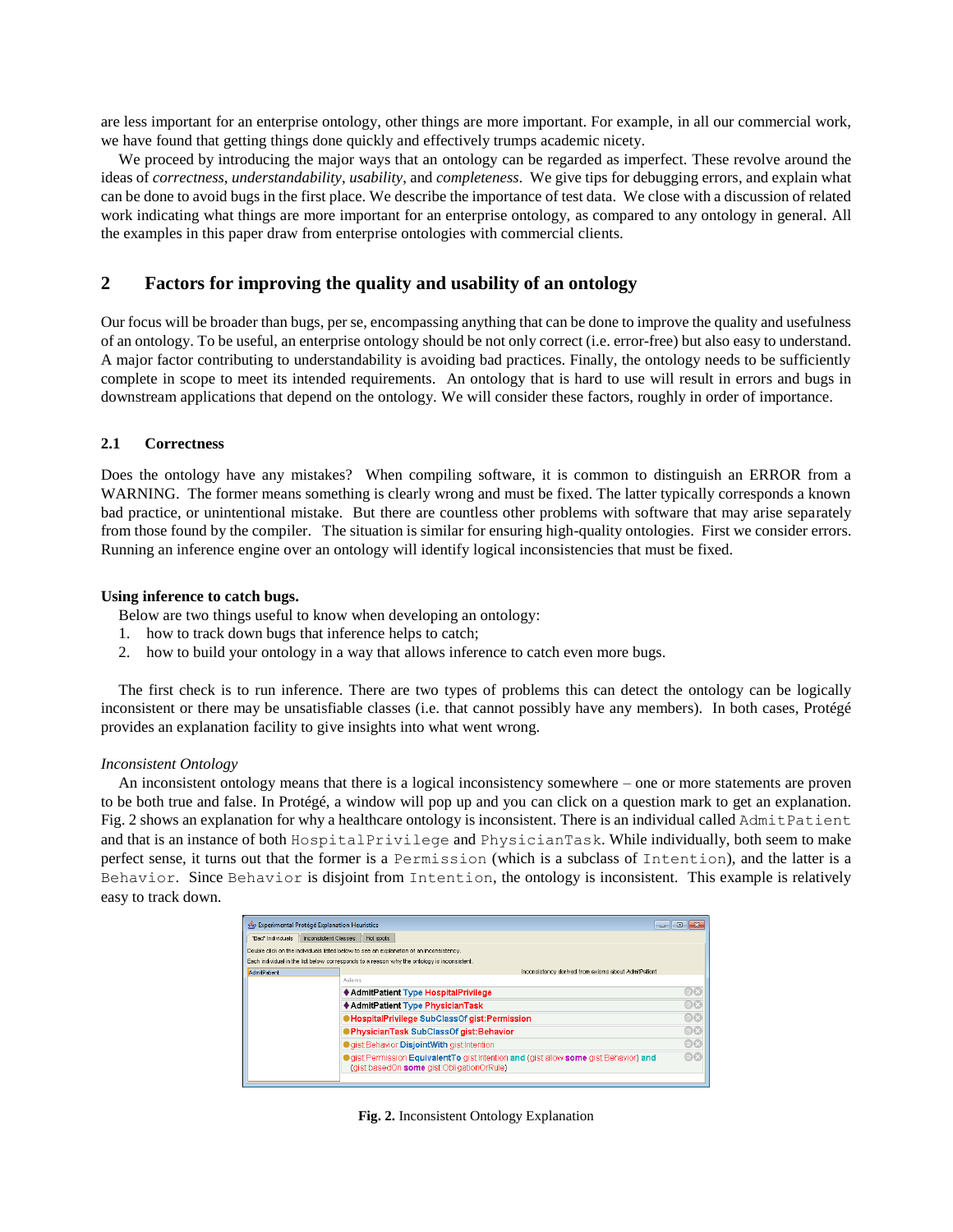#### *Unsatisfiable Class*

Fig. 3 shows an example of an unsatisfiable class (i.e. one that is equivalent to  $\text{ow1:} \text{Nothing}$ ).



**Fig. 3.** Unsatisfiable Class Explanation

#### *Other ways inference can help.*

While using inference to detect logical inconsistencies and unsatisfiable classes is a powerful technique, there are many kinds of modeling mistakes that this technique cannot find. We find that it only catches 20-30% of the errors in an ontology. This figure could vary, depending on the specifics of the ontology, the modeling approach and the experience of the modeler. One important way to find more errors is to manually examine the inferred hierarchy. You will often find subclass or equivalence relationships that do not make sense, i.e. they do not accurately reflect the subject matter you are modeling. If you have an ontology with several hundred classes and plenty of inferred subclass relationships, it could take several tens of minutes to open up each level of the hierarchy, and identify problems.



**Fig. 4.** Unexpected Equivalent Classes

Figure 4 shows a case where two classes are unexpectedly inferred to be equivalent. It took a while to find the problem, which turned out to be based on simple idea. It boils down to the fact that if class C1 is a subclass of class C2, then C2 is equivalent to C2 OR C1. Even for an explanation with only two lines, it can help to draw a Venn diagram to see what is going on. The Venn diagram on the left is the most general way to depict the union of Ownable and Content. Looking at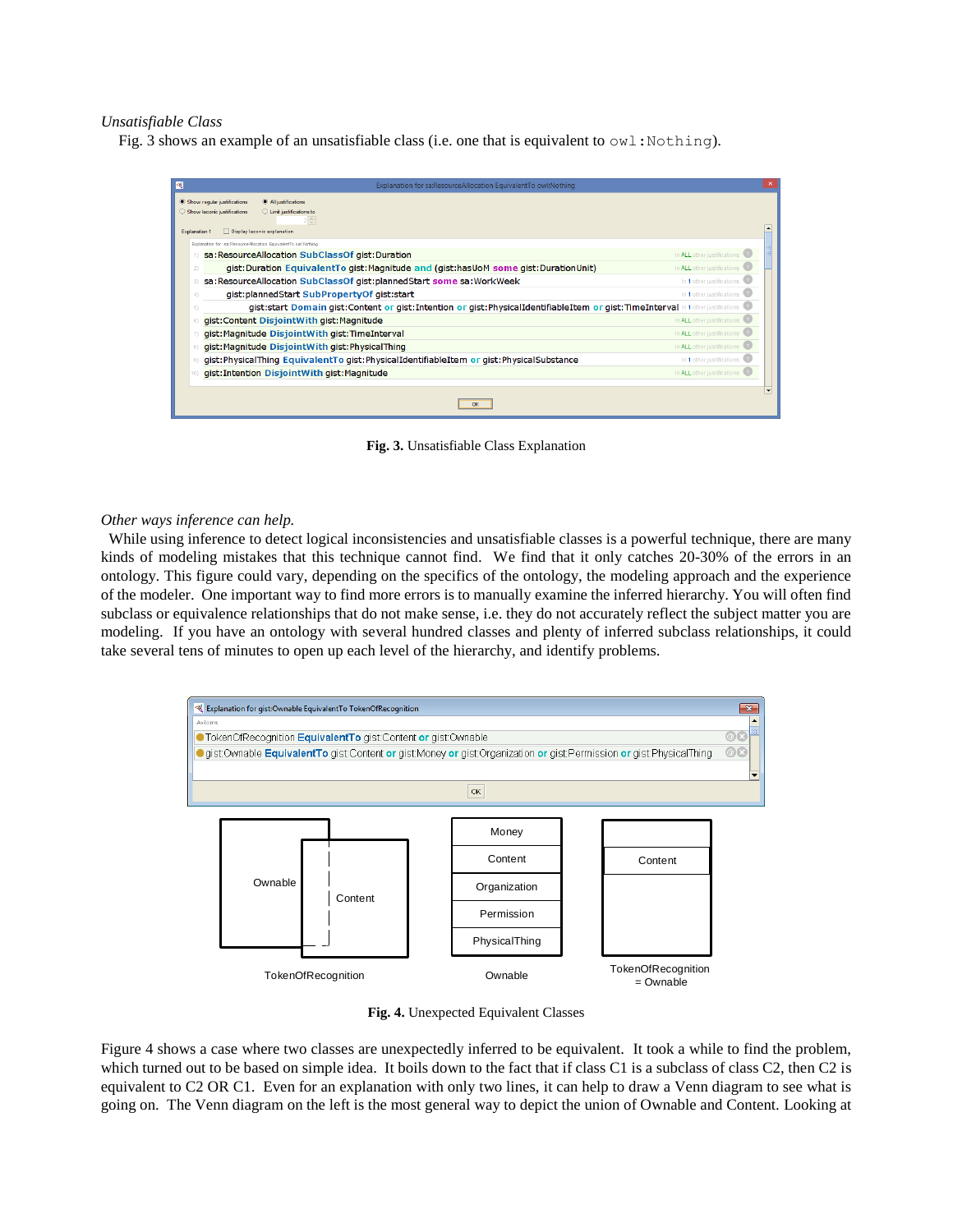the Venn diagram depicting Ownable as the union of 5 classes immediately shows that the diagram on the left is wrong, the diagram on the right is accurate. Since Content is 'inside' Ownable, taking the Union of Ownable with Content gives the original Ownable, which makes it equivalent to TokenOfRecognition. In this case, inference did not directly tell you there was a problem, but it did help find and track down a problem.

### *Debugging Hints*

The explanation itself consists of a set of true statements (either by direct assertion, or by inference). If the explanation is merely a few lines long, the problem will often be easy to spot; otherwise, it can be a slow process to carefully follow the logic. One shortcut is to quickly scan each line to see if anything is clearly wrong. An easy-to-spot error is getting the domain and range mixed up. Fig. 5 explains why the class Trade is unsatisfiable. A Trade points to the item traded (e.g. 10 shares of Apple). SpecifiedAmountOfAsset should have been specified as the range of the property itemTraded, but it was mistakenly specified as the domain. This is a quick fix.

| $\overline{\mathcal{R}}$ | Explanation for gloss: Trade Equivalent To owl: Nothing                                                                                                             | ×                               |
|--------------------------|---------------------------------------------------------------------------------------------------------------------------------------------------------------------|---------------------------------|
| Explanation 1            | Show regular justifications<br>All justifications<br>Show laconic justifications<br>C Limit justifications to<br>Display laconic explanation                        |                                 |
|                          | Explanation for: gloss:g_Trade EquivalentTo owl:Nothing                                                                                                             |                                 |
|                          | gloss:g_Trade SubClassOf gist:Trade                                                                                                                                 | In ALL other justifications     |
|                          | gist: Trade SubClassOf gist: Agreement                                                                                                                              | In NO other justifications      |
|                          | gist:Agreement EquivalentTo gist:Commitment and (gist:hasDirectPart min 2 gist:Obligation) and (gist:party min 2 gist:SocialBeing)                                  |                                 |
|                          | gist:Commitment EquivalentTo (gist:Requirement or gist:Restriction) and (gist:categorizedBy some gist:DegreeOfCommitment) and<br>(gist:giver some gist:SocialBeing) |                                 |
|                          | gist: Requirement SubClassOf gist: Intention                                                                                                                        | In ALL other justifications     |
|                          | qist: Restriction EquivalentTo gist: Intention and (gist: prevents some gist: Behavior)                                                                             | In ALL other justifications     |
|                          | gist:Trade SubClassOf gist:itemTraded some gist:SpecifiedAmountOfAsset                                                                                              | In ALL other justifications     |
|                          | gist:itemTraded Domain gist:SpecifiedAmountOfAsset                                                                                                                  | In ALL other justifications     |
|                          | gist:SpecifiedAmountOfAsset EquivalentTo gist:Magnitude and (gist:categorizedBy some gist:FinancialInstrument)                                                      | <b>ALL</b> other justifications |
|                          | gist: Intention DisjointWith gist: Magnitude                                                                                                                        | In ALL other justifications     |

**Fig. 5.** Domain and Range Mixed Up

If you cannot spot anything obvious, then consider what you changed in the ontology since you last successfully ran inference. This helps you know where to look for the problem, and can save time. Making too many changes in between running inference will reduce the effectiveness of this aid.

Often, a simple mistake somewhere can result in large swaths of inconsistent classes. There is often a single problem that had major ripple effects. The trick is how to find it. Start with the obvious: consider what most recently changed in the ontology. If all the explanations are very long, try semi-randomly clicking at a bunch of different classes to find one with a short explanation that will be easier to debug. Most roads lead to Rome. If you are stuck with only long explanations, then find a set of axioms that are related to a single theme; this can help narrow the search. Try drawing some Venn diagrams; it can help you see what is going on. When all else fails, it can be necessary to somewhat arbitrarily remove different sets of axioms and then running inference each time to see if the same error persists. Start by removing roughly half of the axioms, and then another half etc. This can get you there faster. It can be slow and painful, but is effective as a last resort. Fig 6 summarizes these hints. Next we consider ways to find bugs that do not employ inference.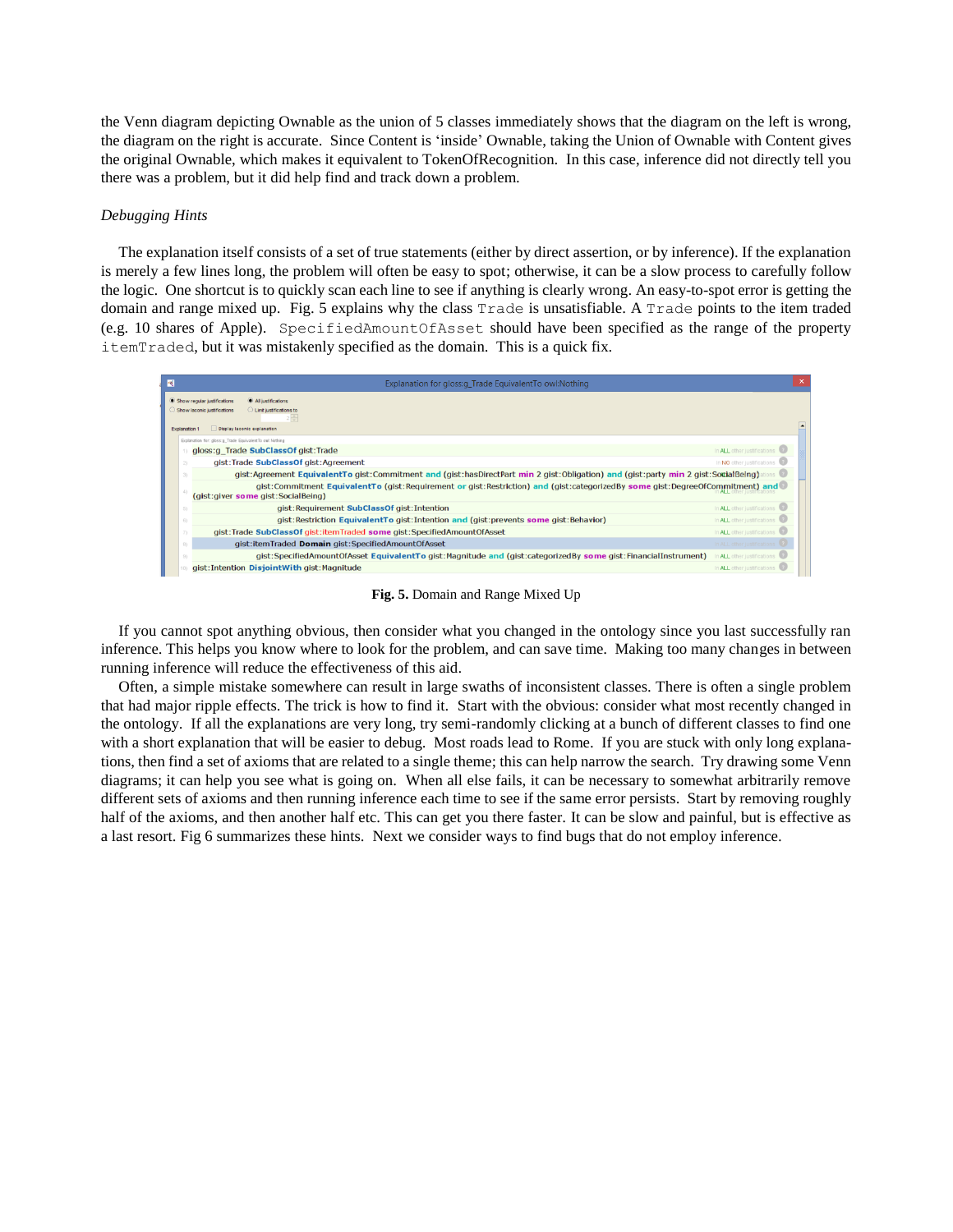

**Fig. 6.** Debugging Hints Using Explanations

#### **Other ways to find bugs.**

Although much has been written about what constitutes a 'good ontology' [Obrst et al 07; Duque-Ramos 11], there are no standard guidelines, nor are there any standard ontology compilers that will produce a wide variety of standard warnings. An important step in that direction is an online tool called the Ontology Pitfall Scanner (OOPS!) [Poveda-Villalón et al 2014]. It has a catalog of several dozen pitfalls, which are measurable aspects of the ontology that are potentially undesirable. You can select just the ones you care about, avoiding needless warnings (Fig. 7). If you have your own pitfalls that you wish to avoid, you can write SPARQL queries to catch them. Often it is a matter of preference and/or agreement among a group. Identifying and eliminating all the pitfalls ensures good hygiene for the ontology. For example, the Financial Industry Business Ontology (FIBO) [Bennet 2013] is identifying a set of conventions that must be adhered to before ontologies are published. The idea is to write SPARQL queries to catch non-conformance, and to embed them in scripts that are run before a GitHub commit is accepted.

Exactly what is deemed to be pitfall (the opposite of good hygiene) is often highly subjective. There are some desiderata that are generally agreed upon, but they are often too high-level to be actionable. Ironically, the more actionable the guideline, the more likely it is that there will be disagreement about it. Sometimes there are two right ways to do something. If the ontology is being created by a single individual, then that is what we call 'designers choice'. It matters less whether to accept any particular guideline; the important thing is to choose and use a set of guidelines consistently throughout the ontology.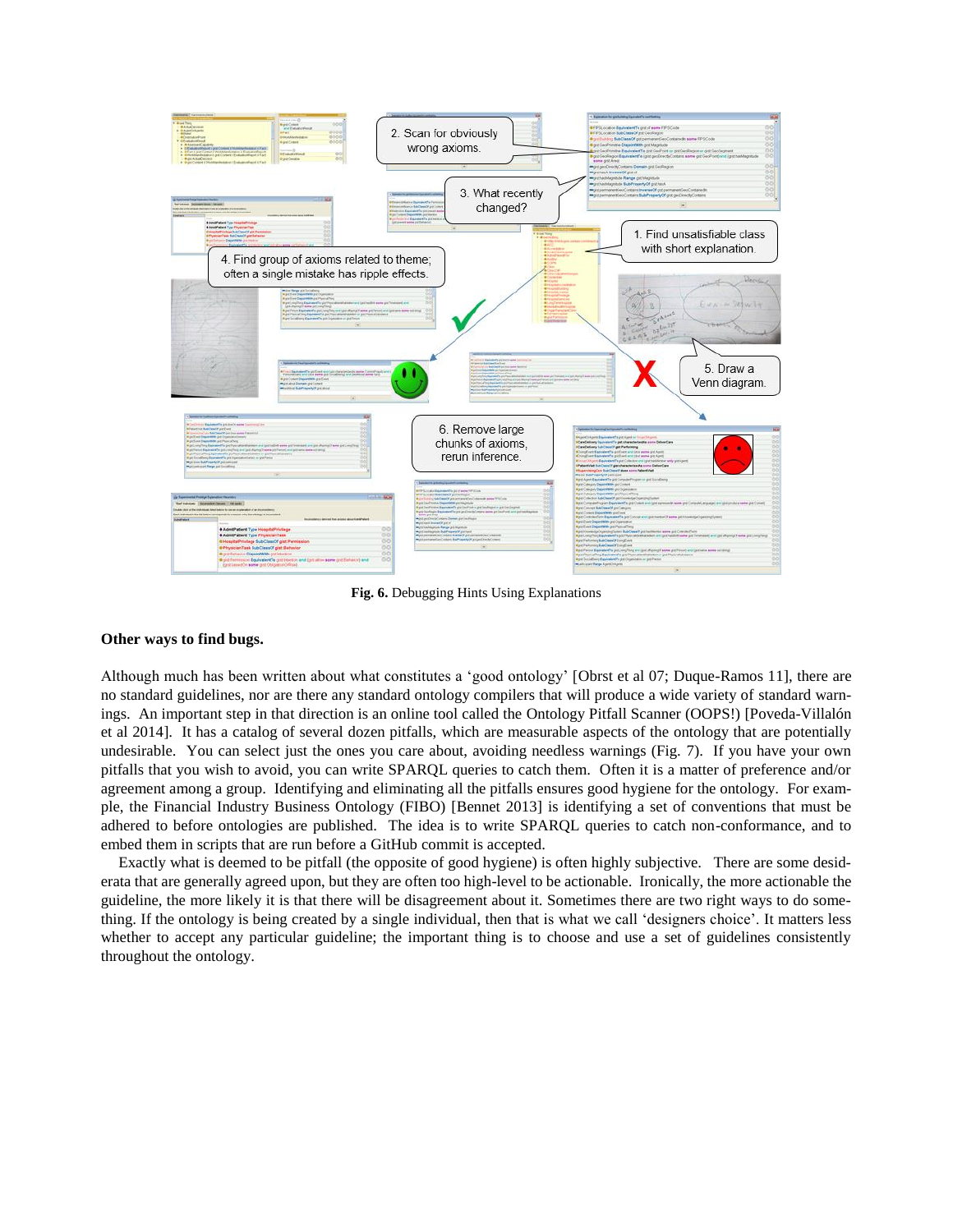

**Fig. 7.** Selecting pitfalls for OOPS! to scan

Another effective technique for spotting simple problems is to scan an alphabetized list of all the classes and properties. You will often find spelling errors (Fig 7). Depending on what conventions you want to have for your ontology, you may wish to create some SPARQL queries to detect non-adherence. For example, the Financial Industry Business Ontology, by convention, uses skos:definition rather than rdfs:comment to specify text definitions for ontology concepts. Every concept must have a definition, and rdfs:comment is not meant to be used for anything. This gives rise to two simple SPARQL queries, one to find any concepts that do not have a skos: definition defined, and the other to find any uses of rdfs:comment. You may have a policy about inverse properties that can also be checked using SPARQL.



**Fig. 8.** Finding Spelling Errors

 After performing all these checks, you should be able to rid the ontology of all the obvious mistakes. Next we consider how to avoid bugs in the first place.

### **Avoiding bugs .**

As noted above, inference will only catch a modest percentage of the bugs. If you find an error that the inference engine did not find, it means the inference engine did not have enough information to go on. You don't want to keep adding more and more axioms, or else the ontology will become unwieldy. However, there are a few things that are worth doing so that inference will catch more errors:

- High-level disjoints,
- Careful use of domain and range.

### *High-Level Disjoints .*

Recall the inconsistent ontology example in Fig. 2. The problem was that the individual AdmitPatient was a member of two disjoint classes. Fig 9 shows what was going on in more detail. The idea is to have a nicely structured hierarchy with relatively few classes that are mostly disjoint from one another. You need only say that Behavior is disjoint from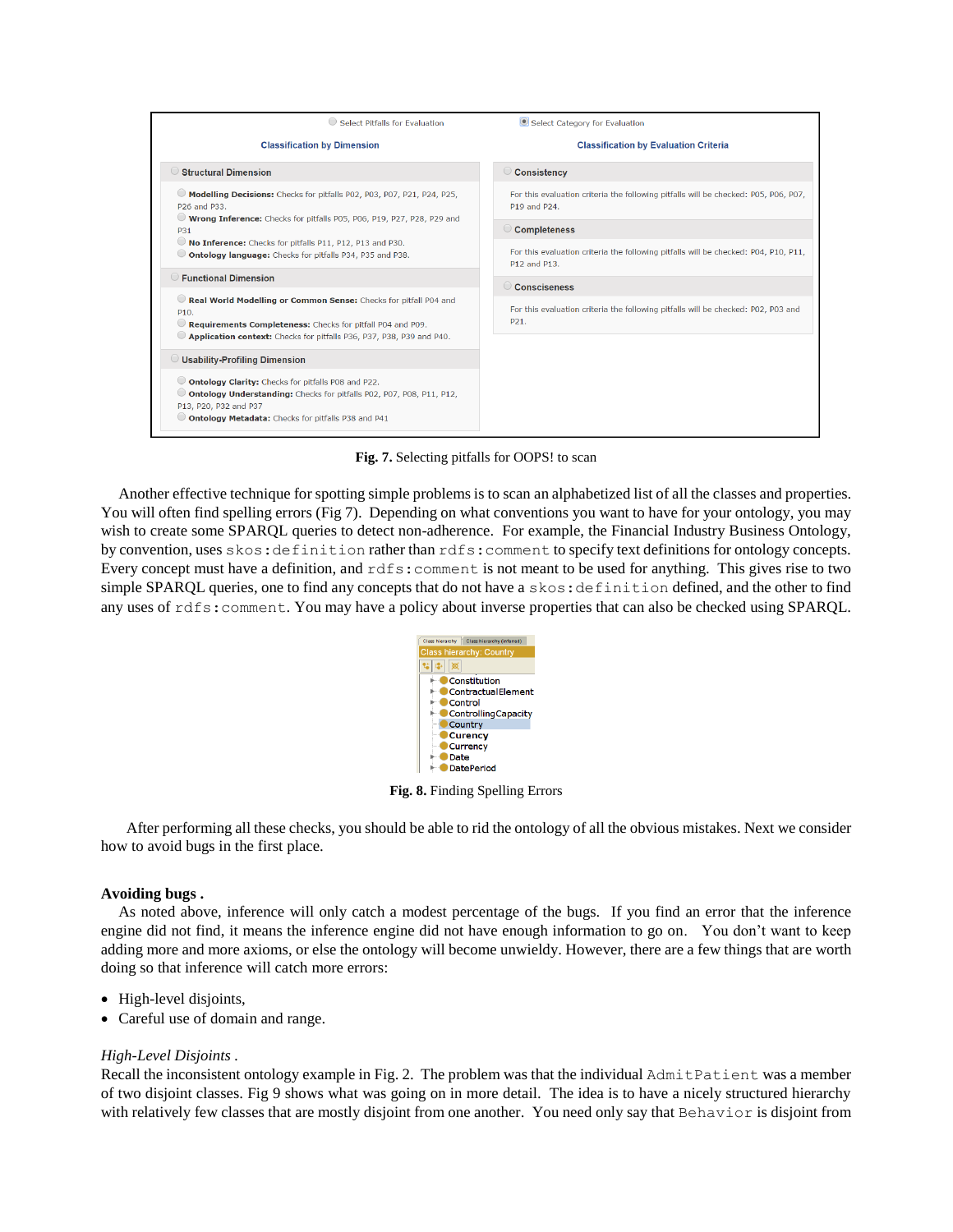Intention for it to follow that no PhysicianTask can be an Intention, nor can any Permission or HospitalPrivelege be a PhysicianTask or Behavior. If the hierarchy was completely flat, then for N classes, you would have  $O(N^{**}2)$  pairs of classes whose disjointness needs to be considered independently.  $5*(5-1)/2=10$  in this case. But with this hierarchy, we need only specify one disjointness axiom. This is an important pattern used in the development of gist [McComb 2006]. It can catch many errors that are otherwise hard to find.



**Fig. 9.** High Level Disjoints

### *Domain and Range .*

Sometimes just specifying disjoint classes is not sufficient to catch an error. In the above example, AdmitPatient was manually asserted to be an instance of two [inferred to be] disjoint classes. However, what if membership was only asserted into the class, HospitalPrivilege? In addition, let's say there is a triple: [AdmitPatient hasPerformer JaneJones], and that hasPerformer has domain equal to Behavior. Now AdmitPatient is inferred into the class Behavior which is disjoint from HospitalPrivilege as in the above example. It turns out that the combination of high-level disjoints and domain and/or range is extremely powerful. Indeed, our experience suggests that virtually all of the errors caught by the inference engine are due to one or both of these.

You must be careful when using domain and range. All too often ontology designers specify the domain or range of a property too narrowly. For example, the W3C Media Ontology<sup>1</sup> has many generic-sounding properties that can only be used for a MediaResource (e.g. hasPolicy and hasLanguage). That means if you want to attach a language to a country, you have to make up a new property that means essentially the same thing. Lots of things other than media resources have policies. This over-specialization is a real barrier to reuse of standard ontologies. A similar example from another ontology being developed as a standard is a property called hasCount with a domain of Schedule. Its intended use was to count the number of entries in a Schedule. This is fine, until you decide you want to count something else, like the number of entries in a report. This property can be very broadly used, so it probably did not need a domain in the first place. Below we learn that this is not always so easy to fix.

### *Namespaces.*

l

There is another common source of bugs that can be avoided, this time having nothing to do with inference. Currently, it is very common practice to liberally create new namespaces, in many cases, one for every ontology. For example, a highly modular ontology might have several dozen ontology modules. Even though all of the ontologies are modeling the same subject area, a different namespace is introduced for each sub-topic modeled as a separate ontology. This causes problems. Why? First, it is time-consuming and error-prone to be checking all the time to ensure the correct namespace is being used. But more importantly, if you have dozens of different namespaces and decide you want to do some major refactoring, it becomes a big headache for you and your users. You have to change the URIs of many different entities, which ideally you should never do.<sup>2</sup> Also, if someone else was relying on that URI, their models, queries, and/or applications can suddenly break.

 $1$  [https://www.w3.org/TR/mediaont-10/.](https://www.w3.org/TR/mediaont-10/) Accessed on 2016-03-2.

<sup>2</sup> Avoiding a Semantic Web Roadblock: URI Management and Ontology Evolution[; http://www.slideshare.net/UscholdM/uschold](http://www.slideshare.net/UscholdM/uschold-michael-semanticwebroadblock)[michael-semanticwebroadblock](http://www.slideshare.net/UscholdM/uschold-michael-semanticwebroadblock)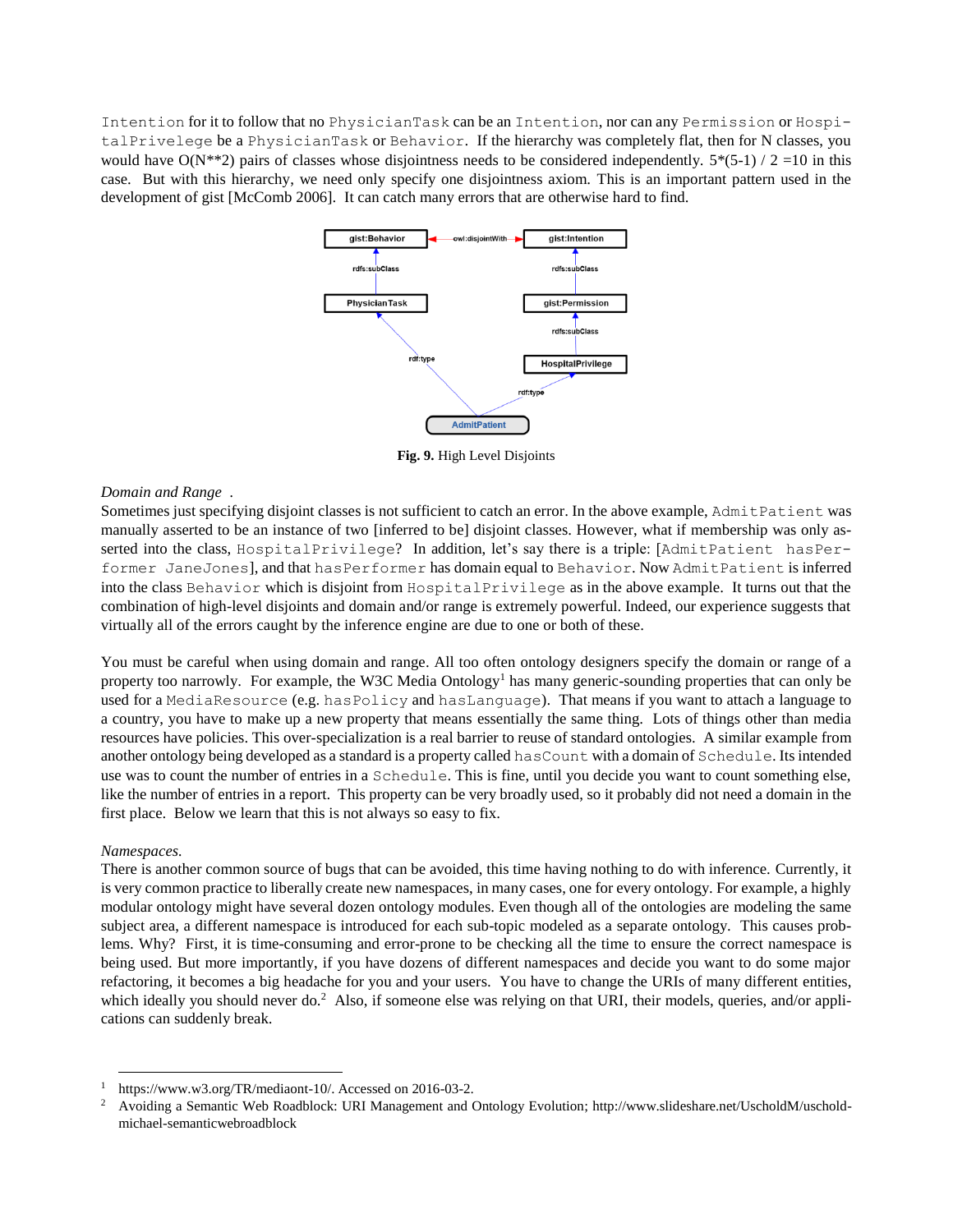If all the ontologies for the same major topic use the same namespace, it is a trivial matter to move the definition from one ontology to the other. No need to change all the references to that URI that are scattered across dozens of other ontologies. The original idea of namespaces is to solve collision problems, such as *bank* the financial institution vs. a *bank* in the road or a *bank* along the side of a river. These are three entirely different concepts in three different subjects, so three different namespaces are warranted. There is little to be gained by having multiple namespaces in the same topic, and a lot to lose. The exception is if the sub-topic is under the governance of a different person or group. In that case, it works best if they can mint their own URIs.

By contrast with coding, where there are IDEs that make re-factoring relatively easy and reliable, tool support for refactoring ontologies requires a lot of manual error-prone work. If you are lucky, this is the only damage caused by this namespace proliferation. In the worst case, important refactoring is so difficult and unreliable, that you are locked into harmful design choices. Consider the irony. This namespace proliferation is re-creating the inflexible situation when building an ontology that ontologies are supposed to solve in the broader IT infrastructure in an enterprise.

Let's see a walk through the hasCount example mentioned above. In principle, the fix is straight-forward: just remove the domain. In practice, because there is a network of importing ontologies, we have to be careful (see Fig. 10). There are a few ontologies: core properties, agents, dates and schedules, contracts and loans. The hasCount property was conceived to be relevant only in the dates-and-schedules ontology. However, it is a perfectly general property that should be available to many ontologies that are not interested in dates. So hasCount belongs in the core properties ontology. This has ripple effects that must be addressed, mainly that the URI for date:hasCount has been changed to prop:hasCount. Therefore, all references to the original URI must be found and changed. These include references not only in the dates-and-schedules ontology, but also references in any ontology that imports the dates-and-schedules ontology. In addition, there may be ontologies that refer to date:hasCount without importing the ontology. So all the ontologies being developed and maintained must be checked. How will you minimize their disruption? This is one trivial change, moving a single URI to a different ontology. What if there was some major refactoring to be done where whole chunks of axioms were being moved around and rationalized? For example, maybe the schedules portion of the dates-and-schedules ontology grows so that it should be a separate ontology. This would usually entail creating yet another namespace, and changing the URI from, say, date: Schedule to sched: Schedule. You can see how much work this is, and how easy it is to get it wrong. The ontologies in Fig. 10 with the dotted borders are the ones that need to be checked for possible URI changes (all of them!). If the ontology is being used by others, you may have no way of knowing about it. This involves having a mechanism for informing the user community of new versions with release notes and update instructions.

Contrast this with a convention where you use just a single namespace: fin:, for the finance domain (Fig. 11). You still have to move the property into the new ontology, but there is no need to change any of the URIs. This is dramatically easier, less error-prone, and not a barrier to cleaning up the ontology.



**Fig. 10.** Refactoring with Multiple Namespaces. Dotted ontology modules need to be checked.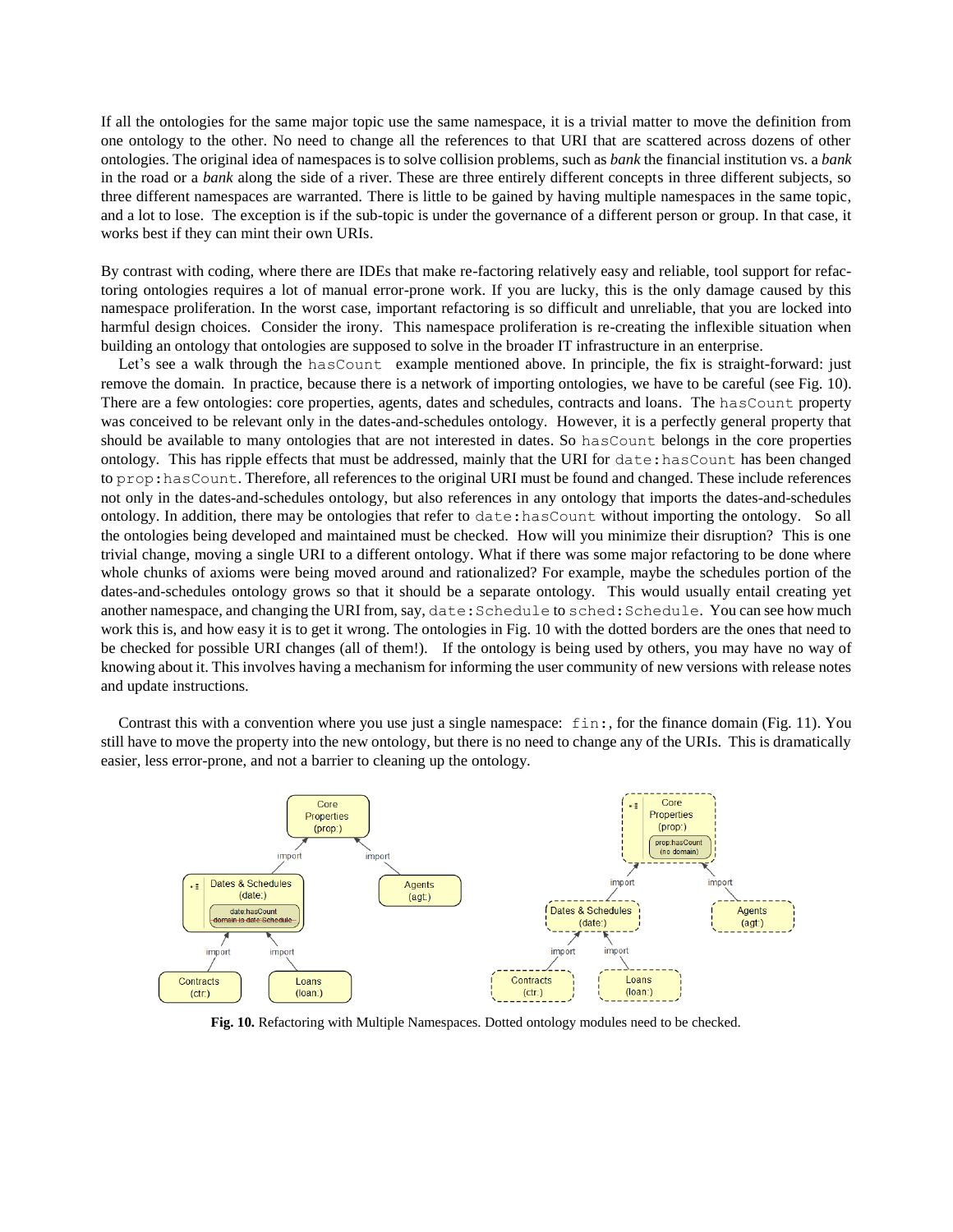

**Fig. 11.** Refactoring with a Single Namespace. None of the ontologies need to be checked.

#### *Property proliferation.*

The astute reader may have noticed that removing the domain from  $\text{date}:$  has Count actually changes the semantics. In the event that the change in semantics could cause a problem, the least amount of disruption will be to introduce a more general property, prop:hasCount, in the core properties ontology and make it a super-property of date:hasCount. This works, but is not a very elegant solution. You now have two different properties whose core meaning is the same. It's very unlikely that users of the original property relied on the axiom requiring that the subject of any triple using the property must be a date:Schedule. Far more likely, they would see the name 'hasCount' and think that it applied to other things, like the count of how may stocks were in a portfolio. Any portfolio instance using that property would be inferred to be a Schedule, which should be disjoint from a Portfolio and an error would be raised. Generally speaking, you should not introduce two different properties when the meaning is essentially the same. In this case, only the domain was different.

A more common situation where properties proliferate is when the only difference in meaning is the range. Consider a series of properties like: hasWheel, hasEngine & hasWindshield which are sub-properties of hasPart. There is no reason to do this, and there is a really good reason to not do so: it causes bugs downstream. Why? Because repeated use of this pattern will multiply the number of properties. There will be so many that finding the right one will not be very easy, and mistakes will be made. This will cause bugs in downstream applications. A better solution is to keep the number of properties to a minimum. The ontology will be much easier to understand and use, which in turn, will result in fewer bugs in downstream applications.

If you really want to assert that say a Car has 4 wheels, an engine, and a windshield, you can use using qualified cardinality to make Car a subclass of the restrictions: [hasPart exactly 4 Wheel], [hasPart exactly 1 Engine], [hasPart exactly 1 Windshield]. This, in effect, specifies the range locally to the class Car.

#### **Fidelity to the Subject Matter.**

After a systematic pass to identify all the mistakes, it is necessary to get to more fundamental question: does the ontology faithfully represent the subject matter? Test data helps to do this, but it is also important to have the ontology vetted by subject matter experts and stakeholders. There are countless ways to do this, and it is often dictated by the preferences of the client. It can involve a series of meetings where different part of the ontology are presented as the ontology evolves. We have experimented with many kinds of visualization aids. Clients are getting more and more sophisticated – it is no longer surprising for them to want to just look at the owl in their favorite ontology editor. This phase is where understandability is critically important.

### **2.2 Understandability & Usability**

Per the example above, it is important to keep the total number of concepts to a minimum to help ensure that the ontology is easy to understand and use. A good rule is to make sure that each new concept is importantly different from every other concept from the perspective of the intended uses of the ontology. Having a large number of concepts with very fine distinctions makes it difficult for an individual to find the right concept for a particular purpose. What are they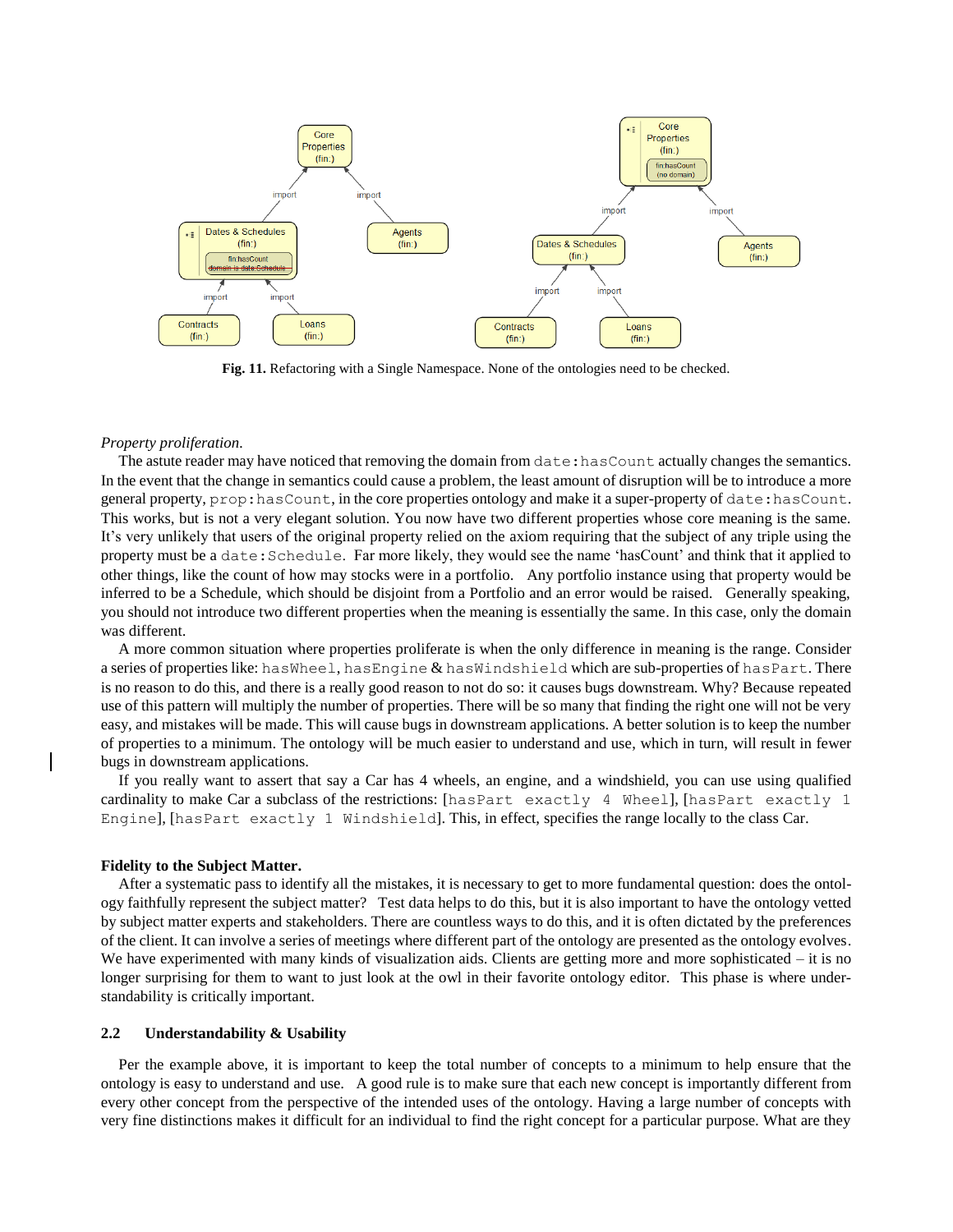to do if there are four choices that all seem to be ok? They might choose one on one day, and two weeks later forget about it and inadvertently choose a different one of the four options. All bets are off if there are different individuals using the ontology for the same project, as it is a statistical certainty that usage will not be consistent among the individuals.

In a collaborative ontology development project, the ability to use inference to check consistency can be very important. The more people involved, the more potential there is for error and the more need there is for careful coordination. Similar problems should be solved using similar modeling patterns. It is not unusual for there to be two valid ways to model something, so choose one and stick with it. Naming conventions should be established and adhered to. Such consistency helps in two ways. First, it makes it easier for new ontologists coming on board the project to understand the ontology, so they can work with it correctly making changes and additions. Secondly, end users will find it easier to understand, which reduces bugs in downstream applications.

Another barrier to understandability is redundancy. Why is something there twice? Is it a mistake, or is it intentional? This can cause confusion and hinder progress. Even aside from understandably, redundancy can be a source of bugs in its own right. Why? If something is defined in more than one place or something is directly asserted that is already easy to infer, then if something changes that no longer warrants that inference, it is likely that the direct assertion needs to be removed. This is error prone. The general rule is that having redundancy makes something harder to maintain.

However, this is not always the case. Consider the following example relating to ontology import. Is it ever acceptable, or a positively good idea, to have O1 explicitly import both O2 and O3, when O2 already imports O3? O1 only needs to import O2, and O3 gets imported because import is transitive. As the ontology evolves, someone may change which ontologies O2 imports, and it no longer imports O3. Another ontology that needs O3 and only imports O2 will no longer be importing O3. This creates a maintenance overhead. This can be avoided if the logically redundant import was explicit. No harm, logically and no impact to performance. An alternative is to have a maintenance discipline whereby whenever imports are changed in any ontology, then the ripple effects should be examined, and updated accordingly. For complex networks of ontologies being maintained by many people, this may be difficult in practice. There may not be one right way that covers all circumstances. There are tradeoffs and reasonable people disagree on these things.

There is a similar tradeoff for range and restriction filters, if something changes elsewhere, then there are ripple effects that need to be checked for, thus increasing maintenance work. For example, if the range of a property is Currency and you use that property in a qualified cardinality restriction, then specifying the filter class to be Currency is strictly redundant. However, it can be handy for communicating to the person looking at the model because they don't have to look up the range of that property. Or is it better to remove redundancy and put that information in a comment? Again, reasonable people may disagree.

A problem could arise if someone changes the domain of the property to be something broader. Then, in order to make sure things are okay, you would have to check for every restriction using that property with unqualified min 1 cardinality to see if it needs to be updated to be the more specific class that was the original range of the property. Usually, redundancy incurs higher maintenance costs. In this case, there may be a tradeoff, where redundancy potentially can reduce maintenance errors. Again there is no one right way.

Terminology is also important for understandability. Different parts of a company use terms differently. Sometimes term usage is subtly influenced by the terminology of a product or application. We use the following guideline when choosing terms: a term should be readily understood by anyone in the enterprise who needs to know what is going on and who is unfamiliar with terms tied to specific applications. This mostly corresponds to standard industry terms, which are common across different enterprises in the same industry. Another guideline is to err in favor of having long terms that convey meaning in preference to shorter ones that are ambiguous (e.g. FormallyConstitutedOrganization).

#### **2.3 Completeness**

Completeness means that the ontology includes everything that is in scope. For an enterprise ontology, this is more difficult to ascertain than when building an ontology for a highly specific use in some corner of an organization. The guideline is to have all and only concepts that (1) are central to the enterprise, (2) are stable over long periods of time, and (3) are substantially different from each other. This is the starting point for building the enterprise ontology. When it is starting to take shape and seems reasonable complete, there are additional steps to aid completeness. You should identify the kinds of things that are hard to do now that the enterprise ontology should be able to support. Also, identify ideas for future prototypes. Flesh out specific use cases and go through them with the stakeholders. Focus on the inputs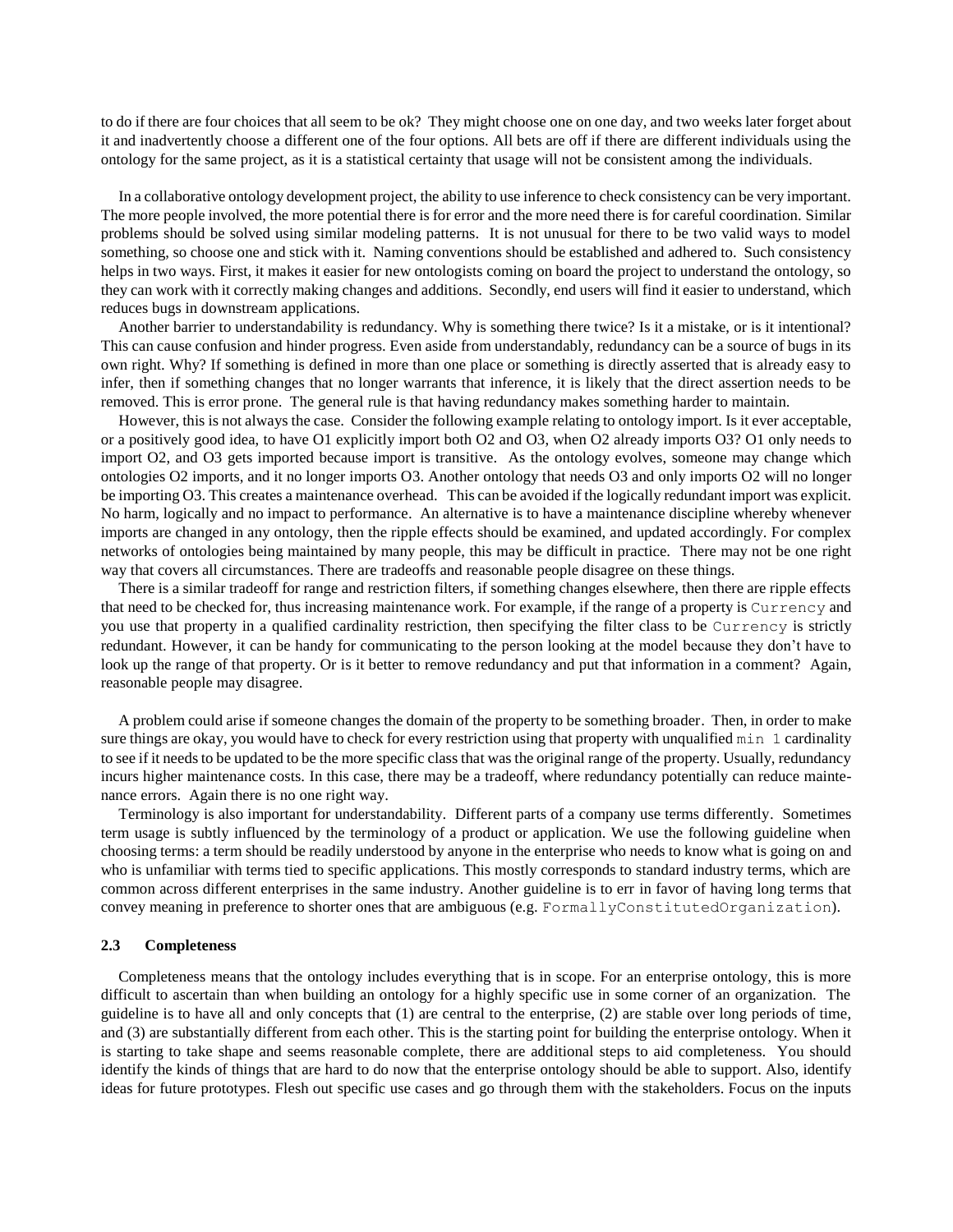and outputs, because these tell you about the data requirements. Does the ontology have concepts to correctly represent the data? It does not have to have the exact detail, just a more general class or property that can be specialized.

## **3 Test Data**

It is surprisingly easy to convince yourself that the ontology is okay. But until you encode some test data as triples, it is, at best, educated speculation. Real data is where the rubber hits the road. Only by looking at detailed examples that populate the core elements and relationships in the ontology can you be sure that it is up for the job. It can help find problems related to correctness, completeness, and understandability.

*Correctness:* When you create a bunch of triples to model real-world examples, you will often find errors. For example, say you have a restriction that says you need to have at least one connection, and then you find an example where it does not apply. So you remove the restriction or change it so it has no logical force (e.g. making it min 0 cardinality). You may find that a subclass relationship does not hold like you thought it did: the two classes are, in fact, overlapping.

When debugging an ontology, it is possible to not notice an unsatisfiable class. The ontology is consistent so long as the class has no members. Using test data will help surface these problems.

*Completeness:* Test data is an important check for completeness. This will not be optional if the purpose of the ontology is to integrate databases – it will be your main focus. You may be required to convert a relational database into triples, either by writing scripts or using R2RML<sup>3</sup>. Start with a small ontology scoped to an initial subset of data. Then in an agile manner, iteratively extend the ontology to include more and more data. This process usually uncovers bugs, as noted above, but also discovers things that are missing.

*Understandability*: Don't go overboard on completeness, adding lots of things "just in case". If you do that, you get cruft which hinders understandability. If in doubt, leave it out. This helps keep the ontology small. Creating test triples also is important for to help others understand the ontology. Often the fastest way to get up to speed on using an ontology is to see examples of it in use. "No one reads long specifications. Most developers tend to copy and edit examples. So, the documentation is more like a set of recipes and less like a specification." [Guha 2016]. Seeing how an ontology is actually used is hugely important for getting ontologies in more widespread use. Without sufficient aids to understanding an ontology, future users will either not bother, or they will start using it incorrectly. So there will be bugs in semantic web applications that are not due to the ontology itself, but to the fact that it was hard to understand and use.

## **4 Related Work**

l

To our knowledge, the most comprehensive work that is directly applicable to industry is OOPS, as discussed above [Poveda-Villalón et al 2014]. There has been a lot of work on ontology evaluation, mostly from an academic or scientific perspective. Each contributes something important, yet falls short in one of two ways. The first shortcoming is not being based on extensive commercial experience aimed at the needs of industry. If the semantic web and linked data are going to have more than a minor impact, it is essential to focus on the enterprise. Second, they tend to report on the technical details of one or more particular techniques, and are not attempting to take a comprehensive look at improving ontologies more generally. For example, [Köhler 06] reports on automated techniques for detecting circularity and intelligibility in text definitions. This would certainly be of value for many enterprise ontology development projects, but these things are not readily available for use as packaged software or plugins to standard ontology tools. This particular work is also focused on terms rather than the axioms that formally define the concepts that the terms are naming. In a terminology, circularity is a major flaw. But in an ontology, the term is just a name for a concept; the formal definition is what matters. If URIs are used that are not human-readable, then circularity will not even arise. Changing the URI of the concept does not suddenly render a definition circular. Competency questions are another way to identify scope and ensure completeness [Gruninger 1995; Uschold 1996]. Interestingly, we have not found them to feature largely when building an enterprise ontology. Perhaps it is because competency questions are appropriate for more specialized ontologies whose purposes are more specific than an enterprise ontology.

<sup>3</sup> R2RML: RDB to RDF Mapping Language [\(https://www.w3.org/TR/r2rml/\)](https://www.w3.org/TR/r2rml/)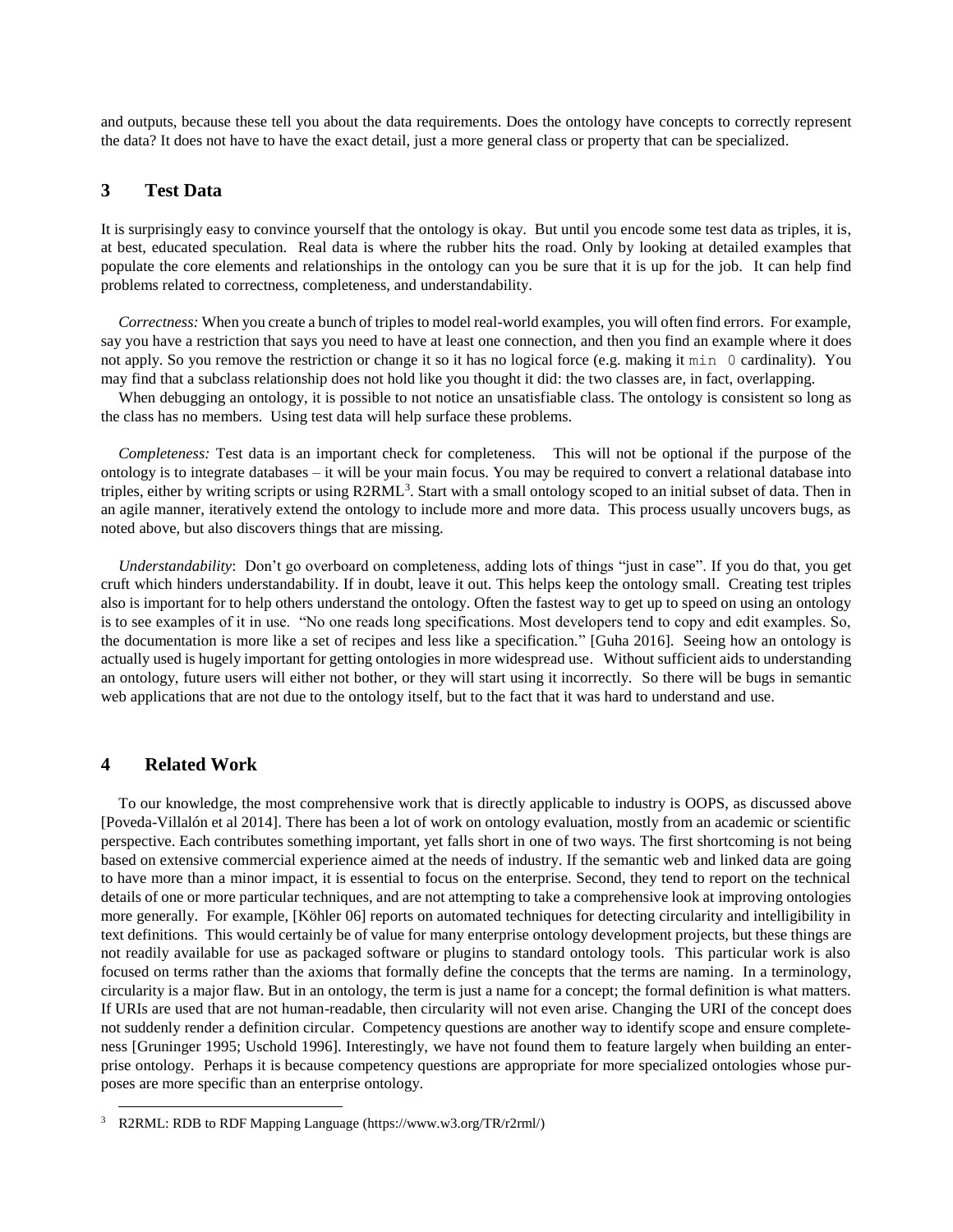## **5 Summary and Conclusions**

We described the distillation of a decades' worth of experience in building enterprise ontologies for commercial use. Throughout, we illustrate our findings with real-world examples drawn from our commercial work. There are no made up examples just to illustrate a point. The key properties that an ontology should have are *correctness, understandability, usability, and completeness.* Inference is a very important aid, and may be able to catch up to 30% of the bugs in an ontology. We suggest various ways to help the inference engine catch more bugs. You need to judiciously add more axioms. The most powerful is the use of high level disjoints in combination with cautious use of domain and range. There are a variety of other techniques that can be used that do not involve inference. For example, you can identify what constitutes good hygiene for you are ontology and enforce it with SPARQL queries. The simple practice of looking at an alphabetized list of classes and properties can identify spelling errors. Populating the ontology with real world data is an important way to drive out bugs and establish completeness. Overall there is a mix of automated, semi-automated and fully manual techniques to deploy.

Three common practices in the ontology development community are causing problems and we recommend that people change. These are:

- 1. proliferation of namespaces cause the very problem that ontologies are designed to solve (inflexibility)
- 2. proliferation of properties that mean essentially the same thing makes an ontology hard to use, and will tend to create bugs in downstream applications
- 3. overly restrictive use of domain and range reduces reusability, which is the whole point of an ontology

Although our focus has been on enterprise ontology, most of our findings are relevant of other ontology development efforts. One area which is different is how to identify scope and when to identify use cases. Competency questions do not seem to play as central a role for enterprise ontology development than for more targeted ontologies.

We place very high importance on usability which is hugely dependent on understandability. The major way to keep an ontology understandable is to keep it small and to adopt conventions and use them consistently.

Another important development in the semantic web that helps ensure bug-free applications is SHACL. You can keep the ontology clean, separate from the concerns of the application, and at the same time give specific requirements to UI developers on how to use the ontology in a given application.

### **Acknowledgements**

I am grateful to Dave McComb for providing the opportunity to work on so many commercial enterprise ontology projects and for many ideas on how best to do that. I am grateful to Dan Carey and Dave McComb for comments on a prior draft of this paper.

### **References**

[Poveda-Villalón et al 2014] Poveda-Villalón, M., Gómez-Pérez, A., & Suárez-Figueroa, M. C. (2014). Oops!(ontology pitfall scanner!): An on-line tool for ontology evaluation. International Journal on Semantic Web and Information Systems (IJSWIS),10(2), 7-34. <http://oops.linkeddata.es/>

[Obrst *et al* 07] Obrst, L., Ceusters, W., Mani, I., Ray, S., & Smith, B. (2007). The evaluation of ontologies. In Semantic Web (pp. 139-158). Springer US.

[Duque-Ramos 11] Duque-Ramos, A., Fernández-Breis, J. T., Stevens, R., & Aussenac-Gilles, N. (2011). OQuaRE: A SQuaRE-based approach for evaluating the quality of ontologies. *Journal of Research and Practice in Information Technology*, 43(2), 159.